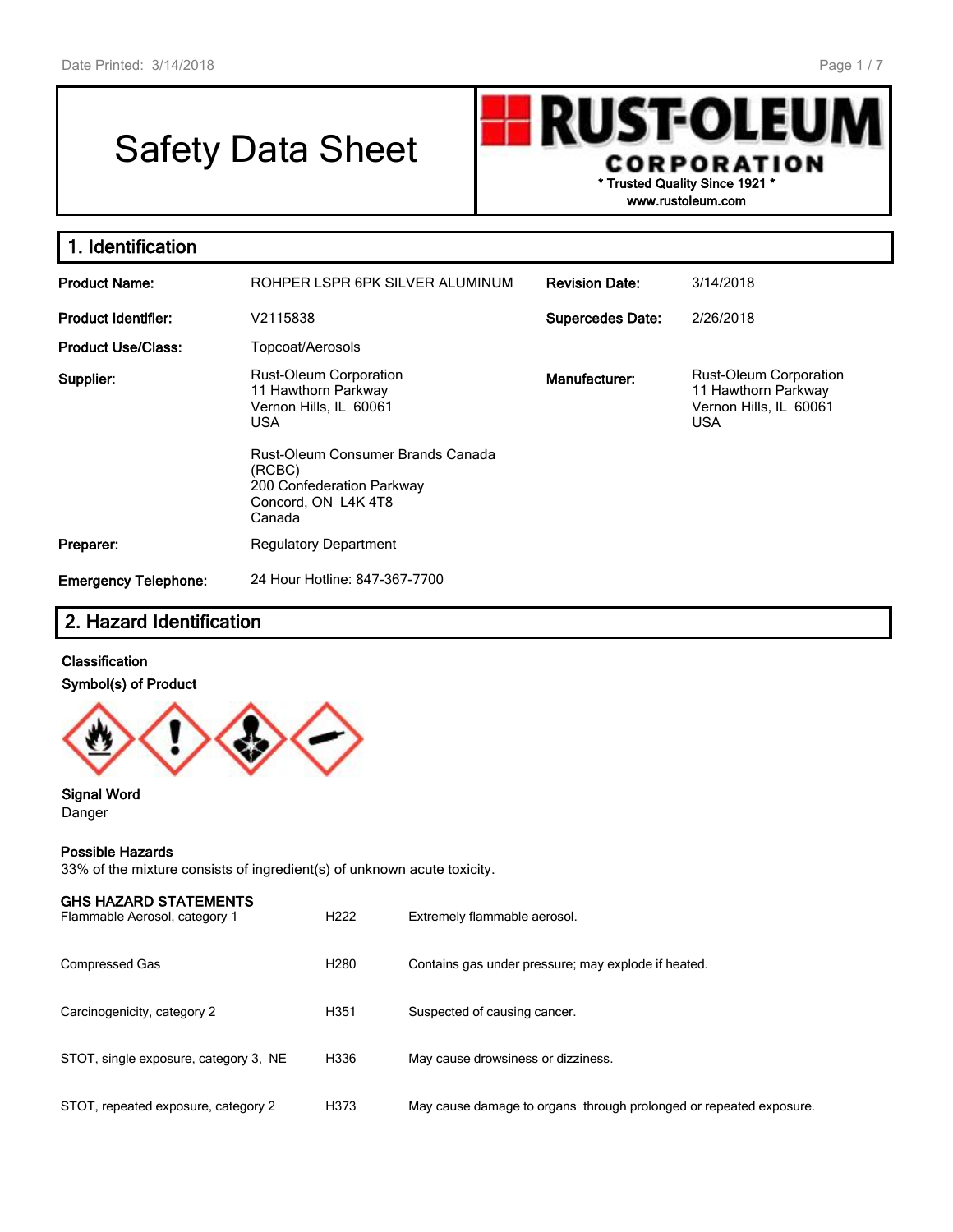Page 2 / 7

Eye Irritation, category 2 H319 Causes serious eye irritation.

|  | GHS LABEL PRECAUTIONARY STATEMENTS |  |
|--|------------------------------------|--|
|--|------------------------------------|--|

| P210             | Keep away from heat, hot surfaces, sparks, open flames and other ignition sources. No smoking.                                      |
|------------------|-------------------------------------------------------------------------------------------------------------------------------------|
| P211             | Do not spray on an open flame or other ignition source.                                                                             |
| P251             | Do not pierce or burn, even after use.                                                                                              |
| P410+P412        | Protect from sunlight. Do not expose to temperatures exceeding 50°C / 122°F.                                                        |
| P410+P403        | Protect from sunlight. Store in a well-ventilated place.                                                                            |
| P <sub>201</sub> | Obtain special instructions before use.                                                                                             |
| P280             | Wear protective gloves/protective clothing/eye protection/face protection.                                                          |
| P308+P313        | IF exposed or concerned: Get medical advice/attention.                                                                              |
| P405             | Store locked up.                                                                                                                    |
| P501             | Dispose of contents/container in accordance with local, regional and national regulations.                                          |
| P271             | Use only outdoors or in a well-ventilated area.                                                                                     |
| P304+P340        | IF INHALED: Remove person to fresh air and keep comfortable for breathing.                                                          |
| P312             | Call a POISON CENTER or doctor/physician if you feel unwell.                                                                        |
| P403+P233        | Store in a well-ventilated place. Keep container tightly closed.                                                                    |
| P260             | Do not breathe dust/fume/gas/mist/vapors/spray.                                                                                     |
| P <sub>264</sub> | Wash hands thoroughly after handling.                                                                                               |
| P305+P351+P338   | IF IN EYES: Rinse cautiously with water for several minutes. Remove contact lenses, if present<br>and easy to do. Continue rinsing. |
| P337+P313        | If eye irritation persists: Get medical advice/attention.                                                                           |

## **3. Composition / Information On Ingredients**

| <b>HAZARDOUS SUBSTANCES</b> |         |             |                    |                       |  |  |  |
|-----------------------------|---------|-------------|--------------------|-----------------------|--|--|--|
| <b>Chemical Name</b>        | CAS-No. | <b>Wt.%</b> | <b>GHS Symbols</b> | <b>GHS Statements</b> |  |  |  |
| Acetone                     | 67-64-1 | 37          | GHS02-GHS07        | H225-319-332-336      |  |  |  |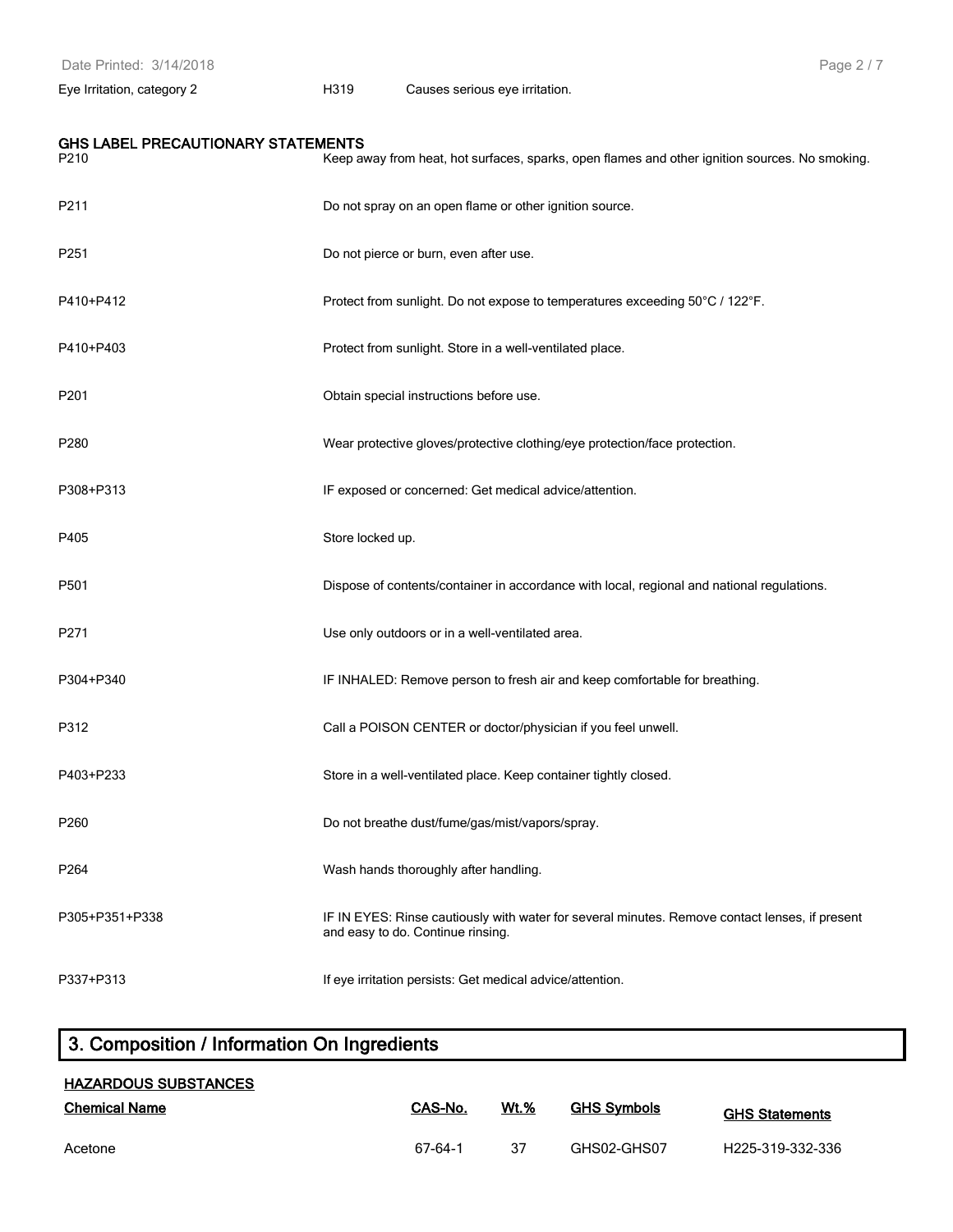Date Printed: 3/14/2018

| Propane                                | 74-98-6    | 20  | GHS04                 | H <sub>280</sub>              |
|----------------------------------------|------------|-----|-----------------------|-------------------------------|
| n-Butane                               | 106-97-8   | 9.6 | GHS04                 | H <sub>280</sub>              |
| n-Butyl Acetate                        | 123-86-4   | 9.5 | GHS02-GHS07           | H <sub>226</sub> -336         |
| Xylenes (o-, m-, p- isomers)           | 1330-20-7  | 6.0 | GHS02-GHS07           | H <sub>226</sub> -315-319-332 |
| Dimethyl Carbonate                     | 616-38-6   | 4.0 | GHS02                 | H <sub>225</sub>              |
| Aluminum Flake                         | 7429-90-5  | 2.6 | GHS02                 | H <sub>228-261</sub>          |
| Ethylbenzene                           | 100-41-4   | 1.5 | GHS02-GHS07-<br>GHS08 | H225-304-332-351-373          |
| Naphtha, Petroleum, Hydrotreated Light | 64742-49-0 | 1.4 | GHS08                 | H <sub>304</sub>              |
| <b>Hydrotreated Light Distillate</b>   | 64742-47-8 | 1.3 | GHS08                 | H304                          |
| 2-n-butylamine                         | 111-92-2   | 0.1 | GHS02-GHS06           | H <sub>226</sub> -301-311-330 |
|                                        |            |     |                       |                               |

## **4. First-Aid Measures**

**FIRST AID - EYE CONTACT:** Immediately flush eyes with plenty of water for at least 15 minutes holding eyelids open. Get medical attention. Do NOT allow rubbing of eyes or keeping eyes closed.

**FIRST AID - SKIN CONTACT:** Wash skin with soap and water. Remove contaminated clothing. Get medical attention if irritation develops or persists.

**FIRST AID - INHALATION:** Remove to fresh air. If not breathing, give artificial respiration. If breathing is difficult, give oxygen. Get immediate medical attention. Do NOT use mouth-to-mouth resuscitation. If you experience difficulty in breathing, leave the area to obtain fresh air. If continued difficulty is experienced, get medical assistance immediately.

**FIRST AID - INGESTION:** Aspiration hazard: Do not induce vomiting or give anything by mouth because this material can enter the lungs and cause severe lung damage. Get immediate medical attention. If swallowed, get medical attention.

## **5. Fire-Fighting Measures**

**EXTINGUISHING MEDIA:** Alcohol Film Forming Foam, Carbon Dioxide, Dry Chemical, Dry Sand, Water Fog

**UNUSUAL FIRE AND EXPLOSION HAZARDS:** FLASH POINT IS LESS THAN 20°F. EXTREMELY FLAMMABLE LIQUID AND VAPOR!Water spray may be ineffective. Closed containers may explode when exposed to extreme heat due to buildup of steam. Closed containers may explode when exposed to extreme heat. Vapors may form explosive mixtures with air. Vapors can travel to a source of ignition and flash back. Isolate from heat, electrical equipment, sparks and open flame. Perforation of the pressurized container may cause bursting of the can. No unusual fire or explosion hazards noted. Keep containers tightly closed.

**SPECIAL FIREFIGHTING PROCEDURES:** Full protective equipment including self-contained breathing apparatus should be used. Evacuate area and fight fire from a safe distance. Water may be used to cool closed containers to prevent pressure buildup and possible autoignition or explosion. Use water spray to keep fire-exposed containers cool. Containers may explode when heated.

#### **Special Fire and Explosion Hazard (Combustible Dust):** No Information

## **6. Accidental Release Measures**

**STEPS TO BE TAKEN IF MATERIAL IS RELEASED OR SPILLED:** Contain spilled liquid with sand or earth. DO NOT use combustible materials such as sawdust. Isolate the hazard area and deny entry to unnecessary and unprotected personnel. Remove all sources of ignition, ventilate area and remove with inert absorbent and non-sparking tools. Dispose of according to local, state (provincial) and federal regulations. Do not incinerate closed containers. Ventilate area, isolate spilled material, and remove with inert absorbent. Dispose of contaminated absorbent, container, and unused contents in accordance with local, state, and federal regulations.

## **7. Handling and Storage**

**HANDLING:** Wash thoroughly after handling. Wash hands before eating. Remove contaminated clothing and launder before reuse. Use only with adequate ventilation. Follow all SDS and label precautions even after container is emptied because it may retain product residues. Avoid breathing fumes, vapors, or mist. Avoid contact with eyes, skin and clothing.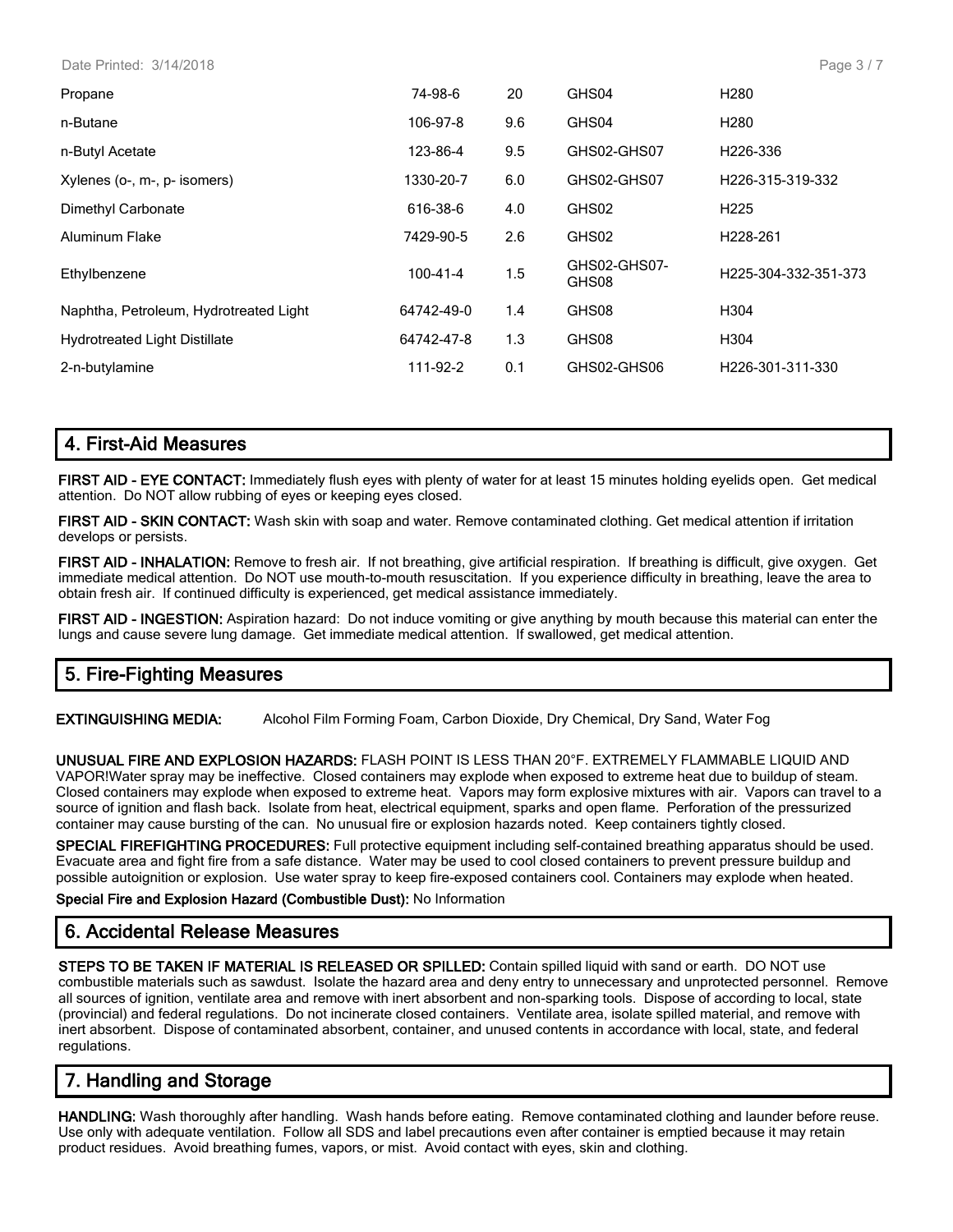#### Date Printed: 3/14/2018

**STORAGE:** Keep containers tightly closed. Isolate from heat, electrical equipment, sparks and open flame. Contents under pressure. Do not store above 120 ° F. Store large quantities in buildings designed and protected for storage of flammable aerosols. Product should be stored in tightly sealed containers and protected from heat, moisture, and foreign materials. Store in a dry, well ventilated place. Keep container tightly closed when not in use. Keep away from heat, sparks, flame and sources of ignition. Avoid excess heat.

**Advice on Safe Handling of Combustible Dust:** No Information

| o. Exposure Controls / Fersonal Flotection       |            |                       |                                 |                                  |                     |                                    |  |
|--------------------------------------------------|------------|-----------------------|---------------------------------|----------------------------------|---------------------|------------------------------------|--|
| <b>Chemical Name</b>                             | CAS-No.    | Weight %<br>Less Than | <b>ACGIH TLV-</b><br><b>TWA</b> | <b>ACGIH TLV-</b><br><b>STEL</b> | <b>OSHA PEL-TWA</b> | <b>OSHA PEL-</b><br><b>CEILING</b> |  |
| Acetone                                          | 67-64-1    | 40.0                  | $250$ ppm                       | $500$ ppm                        | $1000$ ppm          | N.E.                               |  |
| Propane                                          | 74-98-6    | 25.0                  | N.E.                            | N.E.                             | $1000$ ppm          | N.E.                               |  |
| n-Butane                                         | 106-97-8   | 10.0                  | N.E.                            | $1000$ ppm                       | N.E.                | N.E.                               |  |
| n-Butyl Acetate                                  | 123-86-4   | 10.0                  | 50 ppm                          | $150$ ppm                        | $150$ ppm           | N.E.                               |  |
| Xylenes (o-, m-, p- isomers)                     | 1330-20-7  | 10.0                  | $100$ ppm                       | $150$ ppm                        | 100 ppm             | N.E.                               |  |
| Dimethyl Carbonate                               | 616-38-6   | 5.0                   | N.E.                            | N.E.                             | N.E.                | N.E.                               |  |
| <b>Aluminum Flake</b>                            | 7429-90-5  | 5.0                   | mg/m3                           | N.E.                             | $15 \text{ mg/m}$   | N.E.                               |  |
| Ethylbenzene                                     | 100-41-4   | 5.0                   | 20 ppm                          | N.E.                             | 100 ppm             | N.E.                               |  |
| Naphtha, Petroleum,<br><b>Hydrotreated Light</b> | 64742-49-0 | 5.0                   | N.E.                            | N.E.                             | N.E.                | N.E.                               |  |
| <b>Hydrotreated Light Distillate</b>             | 64742-47-8 | 5.0                   | N.E.                            | N.E.                             | N.E.                | N.E.                               |  |
| 2-n-butylamine                                   | 111-92-2   | 1.0                   | N.E.                            | N.E.                             | N.E.                | N.E.                               |  |

## **8. Exposure Controls / Personal Protection**

#### **PERSONAL PROTECTION**

**ENGINEERING CONTROLS:** Use explosion-proof ventilation equipment. Provide general dilution of local exhaust ventilation in volume and pattern to keep TLV of hazardous ingredients below acceptable limits. Prevent build-up of vapors by opening all doors and windows to achieve cross-ventilation. Use process enclosures, local exhaust ventilation, or other engineering controls to control airborne levels below recommended exposure limits.

**RESPIRATORY PROTECTION:** A respiratory protection program that meets OSHA 1910.134 and ANSI Z88.2 requirements must be followed whenever workplace conditions warrant a respirator's use. A NIOSH/MSHA approved air purifying respirator with organic vapor cartridge or canister may be permissible under certain circumstances where airborne concentrations are expected to exceed exposure limits.

**SKIN PROTECTION:** Use gloves to prevent prolonged skin contact. Nitrile or Neoprene gloves may afford adequate skin protection.

**EYE PROTECTION:** Use safety eyewear designed to protect against splash of liquids.

**OTHER PROTECTIVE EQUIPMENT:** Refer to safety supervisor or industrial hygienist for further guidance regarding types of personal protective equipment and their applications.

**HYGIENIC PRACTICES:** Wash thoroughly with soap and water before eating, drinking or smoking. Remove contaminated clothing immediately and launder before reuse.

**Engineering Measures for Combustible Dust:** No Information

| 9. Physical and Chemical Properties |                            |                                   |              |  |  |
|-------------------------------------|----------------------------|-----------------------------------|--------------|--|--|
| Appearance:                         | <b>Aerosolized Mist</b>    | <b>Physical State:</b>            | Liquid       |  |  |
| Odor:                               | Solvent Like               | <b>Odor Threshold:</b>            | N.E.         |  |  |
| <b>Relative Density:</b>            | 0.725                      | pH:                               | N.A.         |  |  |
| Freeze Point, °C:                   | N.D.                       | Viscosity:                        | <b>NE</b>    |  |  |
| <b>Solubility in Water:</b>         | Slight                     | Partition Coefficient, n-octanol/ |              |  |  |
| Decompostion Temp., °C:             | N.D.                       | water:                            | N.D.         |  |  |
| Boiling Range, °C:                  | $-37 - 204$                | <b>Explosive Limits, vol%:</b>    | $0.9 - 13.0$ |  |  |
| <b>Flammability:</b>                | <b>Supports Combustion</b> | Flash Point, °C:                  | $-104$       |  |  |
| <b>Evaporation Rate:</b>            | <b>Faster than Ether</b>   | Auto-ignition Temp., °C:          | N.D.         |  |  |
| <b>Vapor Density:</b>               | Heavier than Air           | <b>Vapor Pressure:</b>            | N.D.         |  |  |

(See "Other information" Section for abbreviation legend)

## **10. Stability and Reactivity**

**CONDITIONS TO AVOID:** Flammable hydrogen gas will evolve when product comes in contact with water or damp air. Heat will be generated. The amount of heat generated will depend upon the volume of material in contact. Avoid temperatures above 120°F (49° C). Avoid all possible sources of ignition.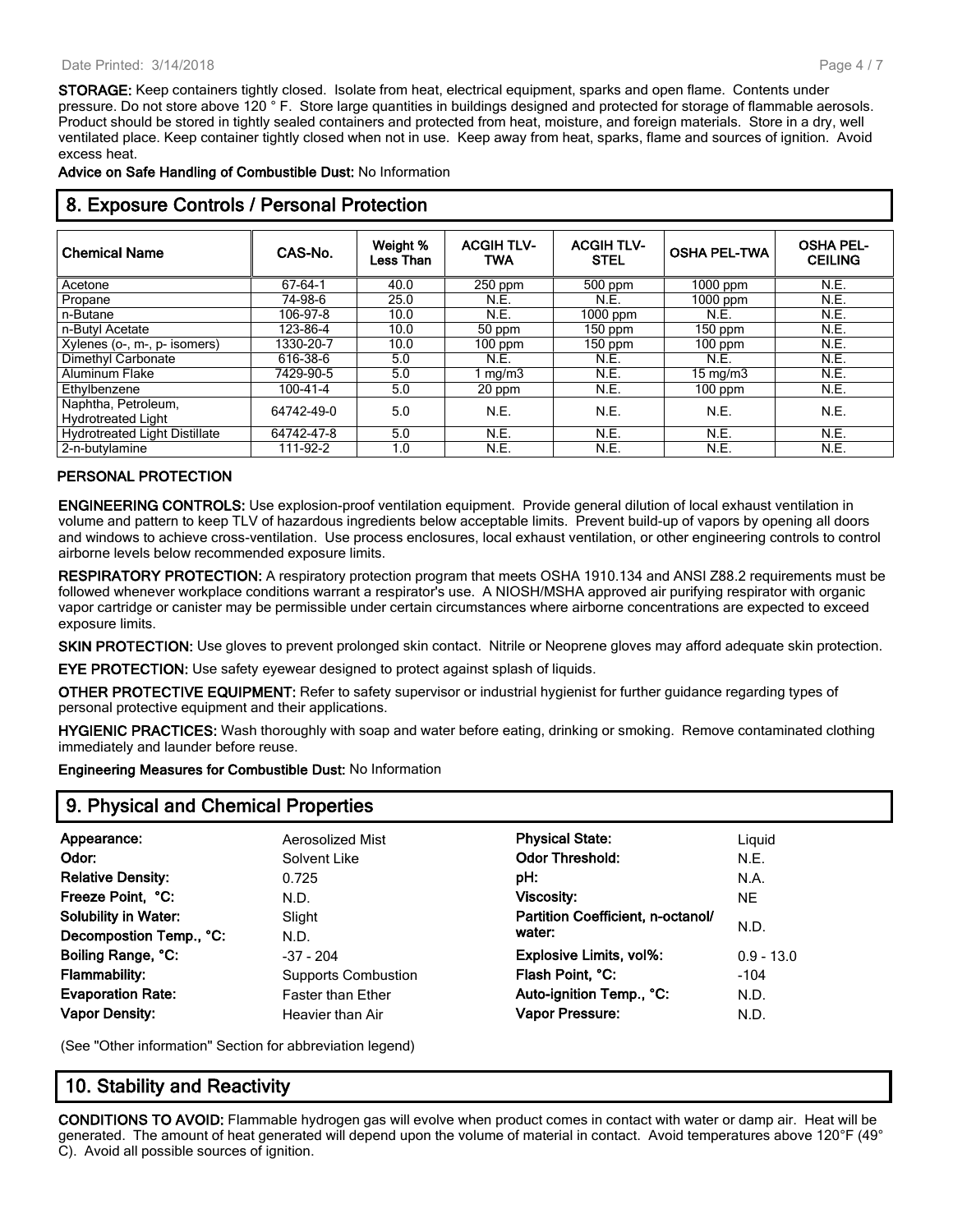**INCOMPATIBILITY:** Incompatible with strong oxidizing agents, strong acids and strong alkalies.

**HAZARDOUS DECOMPOSITION:** By open flame, carbon monoxide and carbon dioxide. When heated to decomposition, it emits acrid smoke and irritating fumes. Contains solvents which may form carbon monoxide, carbon dioxide, and formaldehyde.

**HAZARDOUS POLYMERIZATION:** Will not occur under normal conditions.

**STABILITY:** This product is stable under normal storage conditions.

## **11. Toxicological Information**

**EFFECTS OF OVEREXPOSURE - EYE CONTACT:** Causes Serious Eye Irritation

**EFFECTS OF OVEREXPOSURE - SKIN CONTACT:** May cause skin irritation. Allergic reactions are possible.

**EFFECTS OF OVEREXPOSURE - INHALATION:** High gas, vapor, mist or dust concentrations may be harmful if inhaled. High vapor concentrations are irritating to the eyes, nose, throat and lungs. Harmful if inhaled. Avoid breathing fumes, spray, vapors, or mist. Prolonged or excessive inhalation may cause respiratory tract irritation.

**EFFECTS OF OVEREXPOSURE - INGESTION:** Harmful if swallowed.

**EFFECTS OF OVEREXPOSURE - CHRONIC HAZARDS:** Overexposure to xylene in laboratory animals has been associated with liver abnormalities, kidney, lung, spleen, eye and blood damage as well as reproductive disorders. Effects in humans, due to chronic overexposure, have included liver, cardiac abnormalities and nervous system damage. IARC lists Ethylbenzene as a possible human carcinogen (group 2B). May cause central nervous system disorder (e.g., narcosis involving a loss of coordination, weakness, fatigue, mental confusion, and blurred vision) and/or damage. Reports have associated repeated and prolonged occupational overexposure to solvents with permanent brain and nervous system damage. High concentrations may lead to central nervous system effects (drowsiness, dizziness, nausea, headaches, paralysis, and blurred vision) and/or damage.

**PRIMARY ROUTE(S) OF ENTRY:** Eye Contact, Ingestion, Inhalation, Skin Absorption, Skin Contact

#### **ACUTE TOXICITY VALUES**

#### **The acute effects of this product have not been tested. Data on individual components are tabulated below:**

| CAS-No.       | <b>Chemical Name</b>                   | Oral LD50       | Dermal LD50         | Vapor LC50       |
|---------------|----------------------------------------|-----------------|---------------------|------------------|
| $67 - 64 - 1$ | Acetone                                | 5800 mg/kg Rat  | >15700 mg/kg Rabbit | 50.1 mg/L Rat    |
| 106-97-8      | n-Butane                               | N.E.            | N.F.                | 658 mg/L Rat     |
| 123-86-4      | n-Butyl Acetate                        | 10768 mg/kg Rat | >17600 mg/kg Rabbit | $> 21$ mg/L Rat  |
| 1330-20-7     | Xylenes (o-, m-, p- isomers)           | 3500 mg/kg Rat  | >4350 mg/kg Rabbit  | 29.08 mg/L Rat   |
| 616-38-6      | Dimethyl Carbonate                     | 13000 mg/kg Rat | >5000 mg/kg Rabbit  | 140 mg/L Rat     |
| 100-41-4      | Ethylbenzene                           | 3500 mg/kg Rat  | 15400 mg/kg Rabbit  | 17.4 mg/L Rat    |
| 64742-49-0    | Naphtha, Petroleum, Hydrotreated Light | >5000 mg/kg Rat | >3160 mg/kg Rabbit  | $>4951$ mg/L Rat |
| 64742-47-8    | <b>Hydrotreated Light Distillate</b>   | >5000 mg/kg Rat | >2000 mg/kg Rabbit  | >5000 mg/L Rat   |
| 111-92-2      | 2-n-butylamine                         | 189 mg/kg Rat   | 768 mg/kg Rabbit    | 1.15 mg/L Rat    |

N.E. - Not Established

## **12. Ecological Information**

**ECOLOGICAL INFORMATION:** Product is a mixture of listed components.

## **13. Disposal Information**

**DISPOSAL INFORMATION:** Do not incinerate closed containers. This product as supplied is a USEPA defined ignitable hazardous waste. Dispose of unusable product as a hazardous waste (D001) in accordance with local, state, and federal regulation.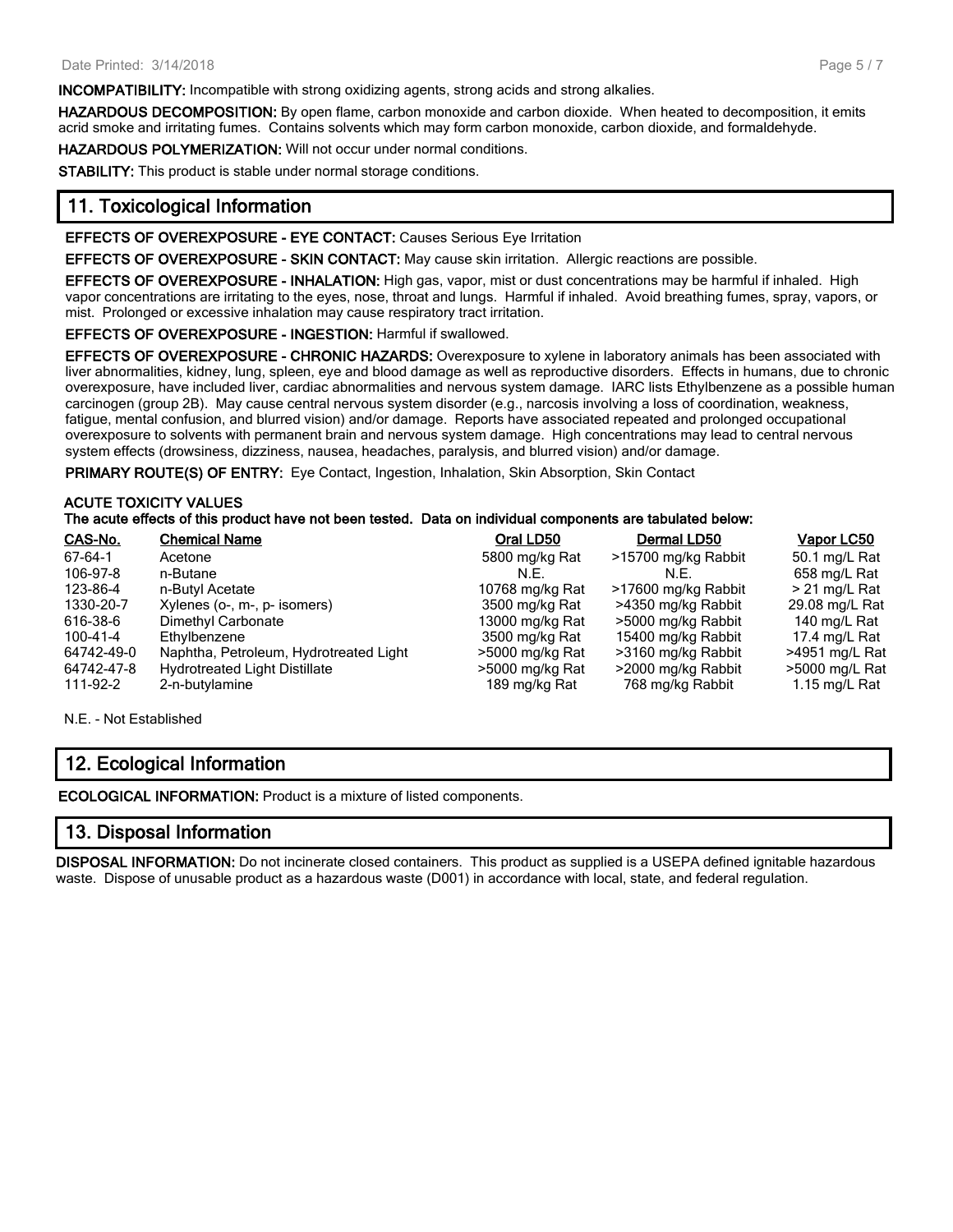## **14. Transport Information**

|                              | Domestic (USDOT)                               | International (IMDG) | Air (IATA) | <b>TDG (Canada)</b>                            |
|------------------------------|------------------------------------------------|----------------------|------------|------------------------------------------------|
| <b>UN Number:</b>            | N.A.                                           | 1950                 | 1950       | N.A.                                           |
| <b>Proper Shipping Name:</b> | Paint Products in<br><b>Limited Quantities</b> | Aerosols             | Aerosols   | Paint Products in<br><b>Limited Quantities</b> |
| <b>Hazard Class:</b>         | N.A.                                           | 2.1                  | 2.1        | N.A.                                           |
| <b>Packing Group:</b>        | N.A.                                           | N.A.                 | N.A.       | N.A.                                           |
| <b>Limited Quantity:</b>     | Yes                                            | Yes                  | Yes        | Yes                                            |

### **15. Regulatory Information**

#### **U.S. Federal Regulations:**

#### **CERCLA - SARA Hazard Category**

This product has been reviewed according to the EPA 'Hazard Categories' promulgated under Sections 311 and 312 of the Superfund Amendment and Reauthorization Act of 1986 (SARA Title III) and is considered, under applicable definitions, to meet the following categories:

No Information

#### **Sara Section 313:**

This product contains the following substances subject to the reporting requirements of Section 313 of Title III of the Superfund Amendment and Reauthorization Act of 1986 and 40 CFR part 372:

| <b>Chemical Name</b>         | CAS-No.   |
|------------------------------|-----------|
| Xylenes (o-, m-, p- isomers) | 1330-20-7 |
| Dimethyl Carbonate           | 616-38-6  |
| Aluminum Flake               | 7429-90-5 |
| Ethylbenzene                 | 100-41-4  |

#### **Toxic Substances Control Act:**

This product contains the following chemical substances subject to the reporting requirements of TSCA 12(b) if exported from the United States:

No TSCA 12(b) components exist in this product.

|                                | 16. Other Information   |                                         |           |                                                                              |                          |                             |   |  |
|--------------------------------|-------------------------|-----------------------------------------|-----------|------------------------------------------------------------------------------|--------------------------|-----------------------------|---|--|
| <b>HMIS RATINGS</b><br>Health: | $2^*$                   | Flammability:                           | 4         | <b>Physical Hazard:</b>                                                      | $\overline{\phantom{0}}$ | <b>Personal Protection:</b> | X |  |
| <b>NFPA RATINGS</b><br>Health: | $\overline{\mathbf{2}}$ | Flammability:                           | 4         | Instability                                                                  | 0                        |                             |   |  |
|                                |                         | <b>VOLATILE ORGANIC COMPOUNDS, g/L:</b> |           | 586                                                                          |                          |                             |   |  |
| <b>SDS REVISION DATE:</b>      |                         |                                         | 3/14/2018 |                                                                              |                          |                             |   |  |
| <b>REASON FOR REVISION:</b>    |                         |                                         |           |                                                                              |                          |                             |   |  |
|                                |                         |                                         |           | Legend: N.A. - Not Applicable, N.E. - Not Established, N.D. - Not Determined |                          |                             |   |  |